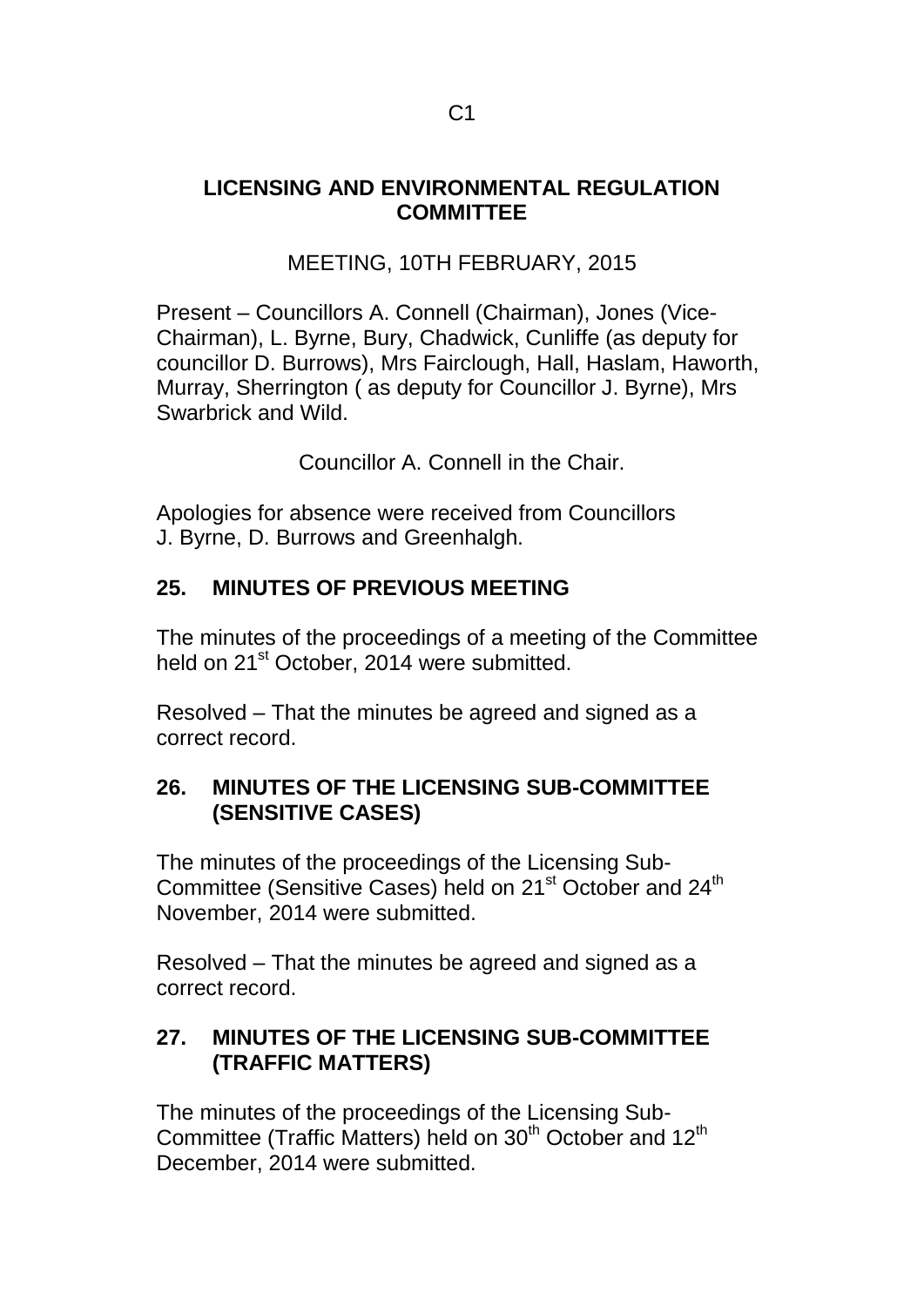Resolved – That the minutes be agreed and signed as a correct record.

### **28. APPLICATIONS FOR AWP GAMING MACHINE PERMIT ON PREMISES WHICH HOLD A PREMISES LICENCE**

The Director of Environmental Services submitted a report which set out details of an application for a permit for Amusement with Prizes (AWP) gaming machines in a public house.

By way of background information, the report explained that the Licensing Team had received an application which related to The Saddle, 55 Lee Lane, Horwich, Bolton.

The application was submitted by Sceptre Leisure Solutions Ltd on behalf of the premises licence holder, Amber Taverns.

The application was for a new permit and requested permission for three AWP machines, all category c.

The Committee was advised that no complaints concerning the presence or the operation of the existing machines had been received.

The permit duration was indefinite and it was linked to the Licensing Act, 2003 Premises Licence.

Resolved – That the application for a new Gaming Machine Permit in relation to The Saddle, 55 Lee Lane, Horwich, Bolton. be granted as set out in the report.

# **29. EXCLUSION OF PRESS AND PUBLIC**

Resolved – That, under Section 100A(4) of the Local Government Act 1972, the public be excluded from the meeting for the following item of business on the grounds that it involves the likely disclosure of exempt information as specified in paragraph 3 (financial and business affairs) of Part 1 of Schedule 12A to the Act; and that it be deemed that, in all the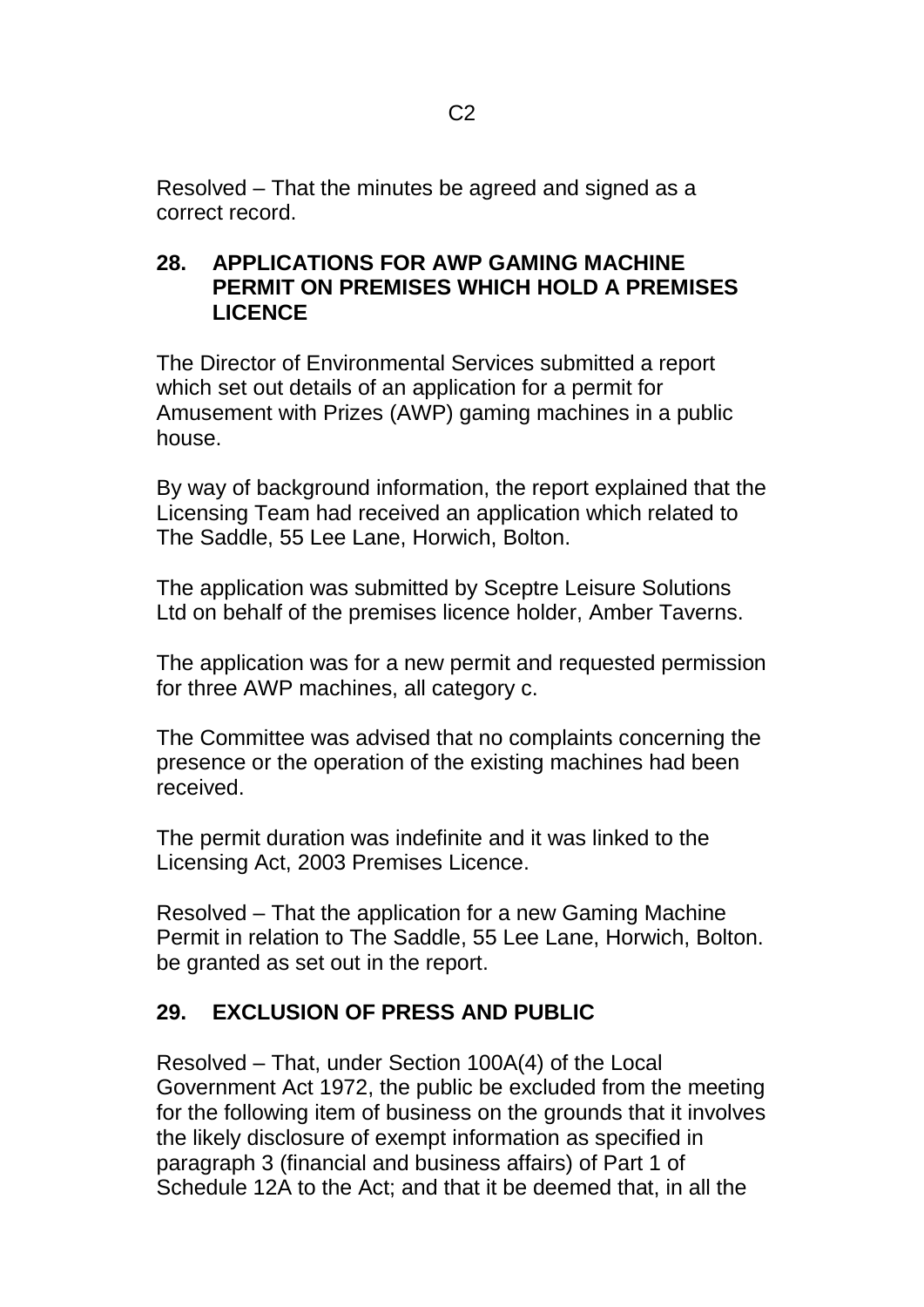circumstances of the case, the public interest in its exemption outweighs the public interest in its disclosure.

### **30. MISCONDUCT BY LICENSED PRIVATE HIRE DRIVER LER/01/15**

The Director of Environmental Services submitted a report which set out details of a complaint which had been received against a private hire driver during the period of his licence.

The driver and his representative attended the meeting.

The Committee heard representations both verbally and in writing from Ms. P. Clyne, Principal Licensing Officer and from Ms. K. Lowden, Licensing Enforcement Officer.

The Committee gave careful consideration to the information provided in the report and on questioning the evidence from the driver and his representative.

Resolved – That in respect of report number LER/01/15 the driver be required to sit and pass the relevant elements of the Council's Knowledge Test at his own cost in order to receive updated information on customer care and safeguarding issues.

In coming to its decision, the Committee is mindful of its duty to protect the public and the complaint related to one of inappropriate behaviour towards two school age girls in terms of verbal abuse and causing them to be scared and upset.

Following consideration of all the evidence and the representations made, the Committee find that on the balance of probabilities inappropriate behaviour did take place between the driver and two school age girls. Drivers are placed in a position of trust and have a duty to conduct themselves in a professional manner at all times.

The Committee also took account of the matter of a previous complaint which included inappropriate hand gestures to members of the public.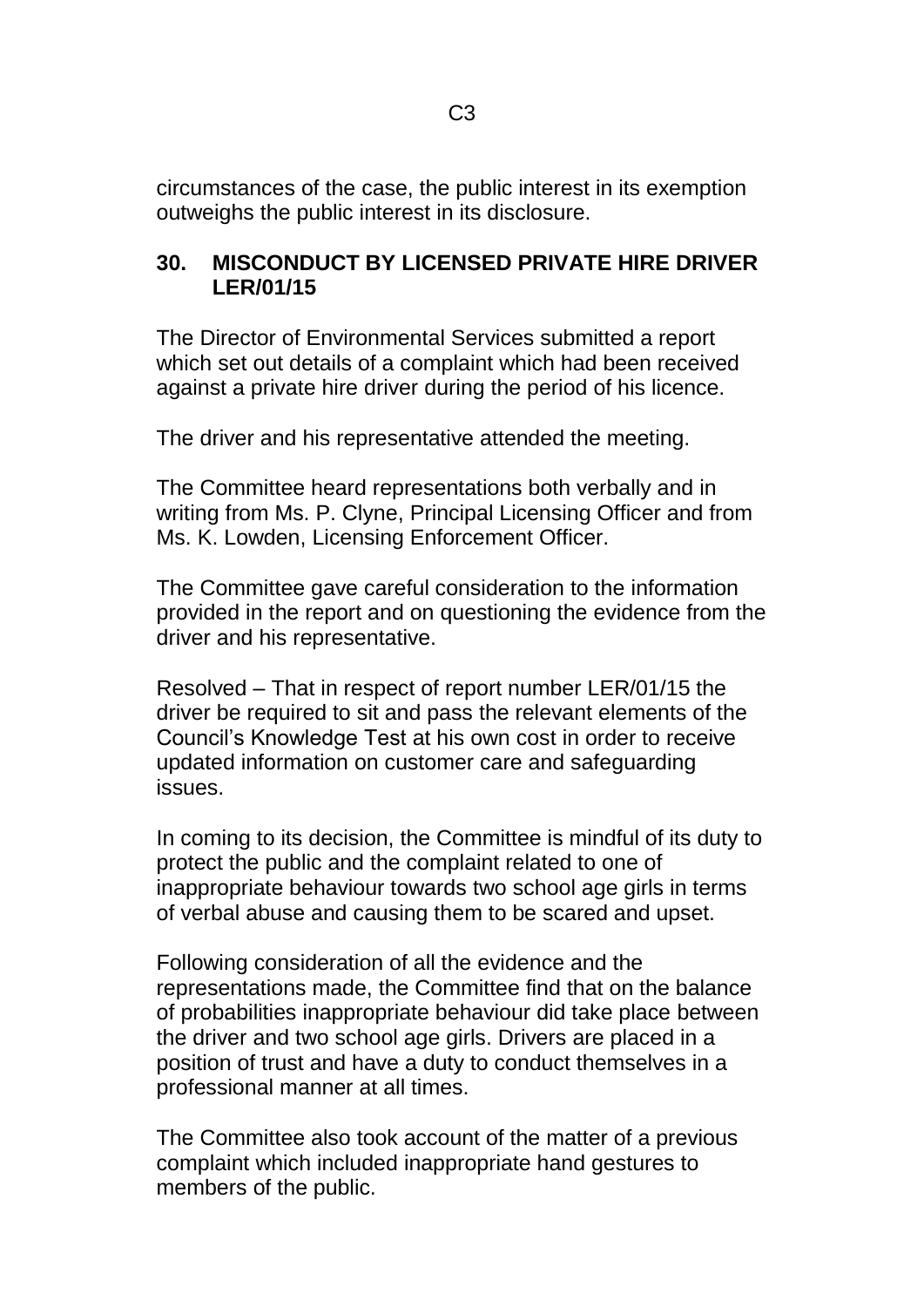There is therefore reasonable cause to require the driver to sit and pass the relevant elements of the Council's Knowledge Test as a warning and a deterrent.

#### **31. APPLICATION TO EXTEND A HACKNEY CARRIAGE VEHICLE LICENCE LER/03/15**

The Director of Environmental Services submitted a report which asked the Committee to give consideration to an application which had been received which sought approval for a hackney carriage to be licensed beyond the permitted 15 year period for a further year.

The vehicle was registered in September, 2000.

The applicant and his representative attended the meeting.

Resolved – (Councillor Chadwick abstained) That in the exceptional circumstances of the case and in view of the condition of the vehicle, the Committee is prepared for the Policy regarding the maximum 15 year age not to be applied for a further twelve months in relation to application LER/03/15, as detailed in the report.

## **32. APPLICATION FOR THE GRANT OF A HACKNEY CARRIAGE VEHICLE LICENCE LER/04/15**

The Director of Environmental Services submitted a report which detailed an application to licence a hackney carriage vehicle as the previous licence had expired.

The applicant and his representative attended the meeting.

The Committee gave careful consideration to the information provided in the report and on questioning the evidence from the driver and his representative.

The Committee noted that the Licensing Unit had tried to contact the driver to remind him of the expiry of his licence and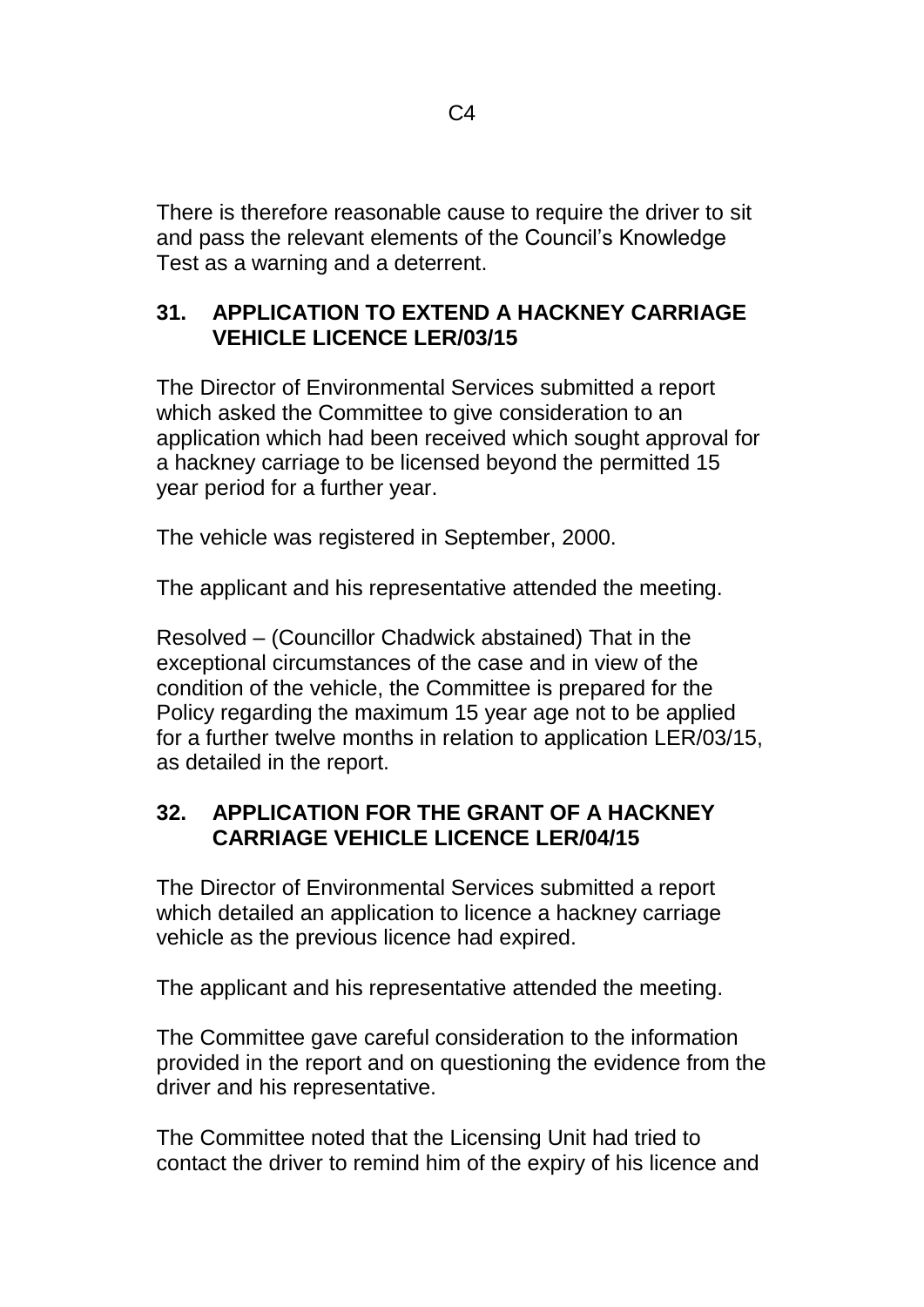indeed had written to him three months before. The telephone number the Licensing Unit had on file was unobtainable.

The Committee also found that the driver was well aware of the need to renew his licence having held a licence for 18 years and was aware of the consequences of the licence lapsing and indeed had previous experience of this in 2013.

Resolved – That the application be refused as the Committee find that there are no exceptional circumstances under the Council's Policy in this case with the plate reverting to the Council to be re-issued.

This was the second occasion within 18 months that the Committee had considered an application from the applicant concerning a lapsed licence.

#### **33. MISCONDUCT BY LICENSED PRIVATE HIRE DRIVER LER/02/15**

The Director of Environmental Services submitted a report which set out details of a complaint which had been received against a private hire driver during the period of his licence.

The driver attended the meeting.

The Committee heard representations both verbally and in writing from Ms. P. Clyne, Principal Licensing Officer.

The Committee gave careful consideration to the information provided in the report and on questioning the evidence from the driver.

Resolved- That the licence to drive a private hire vehicle be suspended, with immediate effect, pending the completion and passing of the relevant elements of the Council's Knowledge Test as the Committee is not satisfied that the driver is a fit and proper person at this time.

In coming to its decision, the Committee is mindful of its duty to protect the public and the complaint related to one of